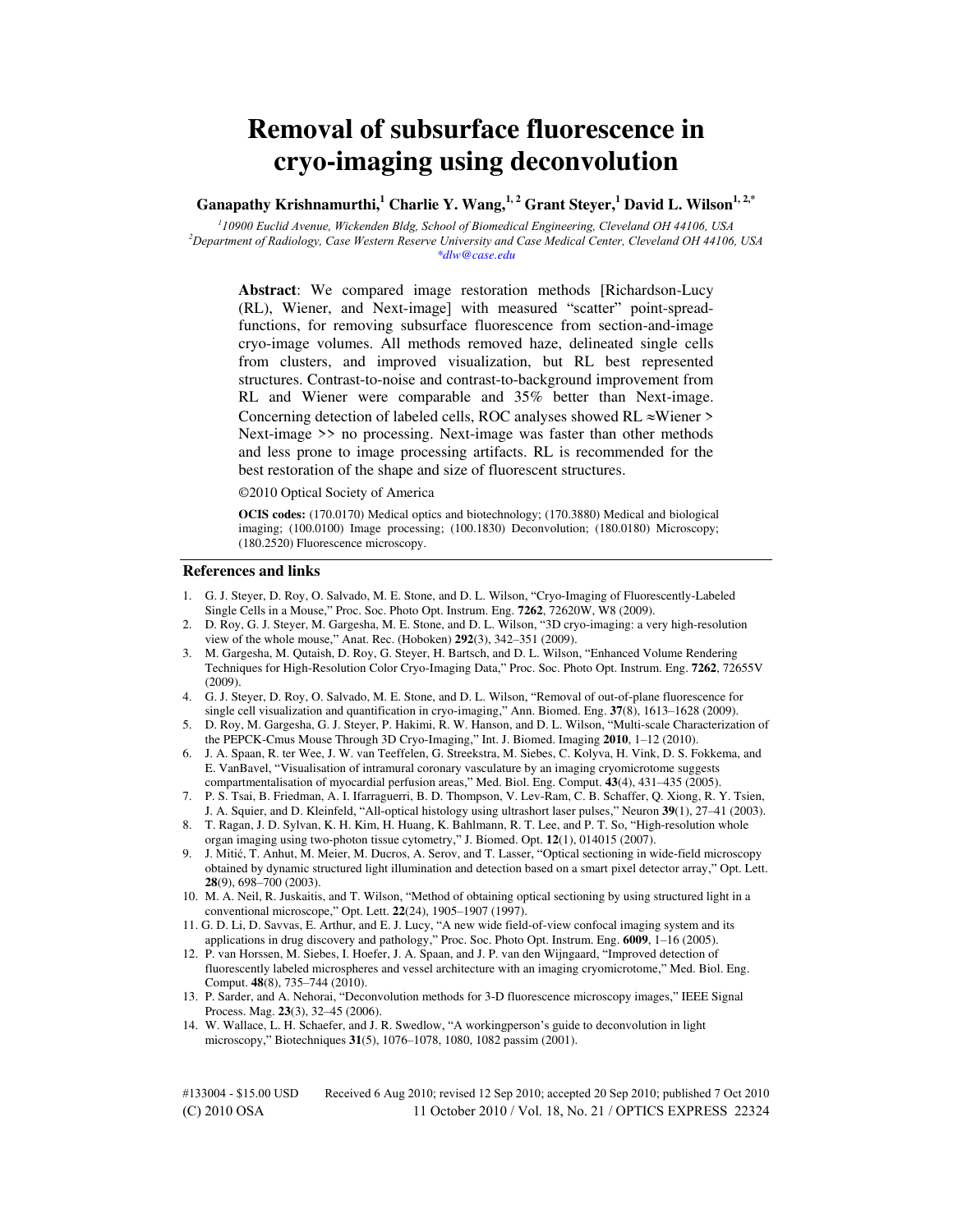- 15. L. B. Lucy, "An iterative technique for the rectification of observed distributions," Astron. J. **79**, 745–754 (1974).
- 16. W. H. Richardson, "Bayesian-Based Iterative Method of Image Restoration," J. Opt. Soc. Am. **62**(1), 55–59  $(1972)$
- 17. N. Wiener, ed., *Extrapolation, Interpolation, and Smoothing of Stationary Time Series* (Wiley, New York, 1949).
- 18. L. A. Shepp, and Y. Vardi, "Maximum likelihood reconstruction for emission tomography," IEEE Trans. Med. Imaging **1**(2), 113–122 (1982).
- 19. R. L. White, "Image restoration using the damped Richardson-Lucy method," Proc. Soc. Photo Opt. Instrum. Eng. **2198**, 1342–1348 (1994).
- 20. J. C. Szucsik, A. G. Lewis, D. J. Marmer, and J. L. Lessard, "Urogenital tract expression of enhanced green fluorescent protein in transgenic mice driven by a smooth muscle gamma-actin promoter," J. Urol. **171**(2), 944– 949 (2004).
- 21. S. H. Park, J. M. Goo, and C. H. Jo, "Receiver operating characteristic (ROC) curve: practical review for radiologists," Korean J. Radiol. **5**(1), 11–18 (2004).

#### **Introduction**

We are developing cryo-imaging technology and applying it to a very large number of biomedical and biotechnology applications, including stem cell therapy, metastatic cancer, gene expression mapping, mouse phenotyping, imaging agents, etc [1–5]. The Case cryoimaging system consists of a bright-field/fluorescence microscope, an imaging system positioner, and a customized, motorized cryostat, and significant automation software. By alternately sectioning and imaging, a cryo-imaging system will acquire 3D, high-resolution, large field of view, color, and molecular fluorescence image volumes from sequential images of the tissue block face. Serially acquired images of the sample block face are stacked to create 3D microscopic resolution, brightfield and fluorescence data sets with 15 μm-scale or better resolution. Cryo-imaging can detect even single fluorescently labeled cancer and stem cells throughout a mouse. In the case of bright fluorescent cells and transparent tissues, light scatter and subsurface fluorescence is an issue in block face imaging. In our laboratory, we have noted subsurface fluorescence from a variety of sources, including isolated fluorescently labeled stem cells and cancer cells [1,4]. Spaan et al, observed subsurface fluorescence in a section-and-image system when they imbedded arteries with a fluorescent plastic [6]. One approach to reduce this problem is to incorporate a microscope with optical sectioning capabilities. Tsai et al used laser ablation for removing physical sections of tissue and a twophoton instrument for optical sectioning of the newly exposed volume [7]. Ragan et al. used a fast two-photon imager and serial milling to image an entire fluorescently stained heart embedded in paraffin at microscopic resolution [8]. Although incorporation of confocal or two photon microscopes is a powerful approach, the field of view is necessarily limited by a relatively high numerical aperture. That is, to achieve optical sectioning  $\leq 10 \mu m$  on a "macro" confocal microscope (e.g., Leica LSI), the NA would be 0.31 and the field of view would be only 0.5 mm. With such a microscope, larger fields of view will necessarily require lower NA"s and thicker optical sections. Similar limitations on field of view are found with other optical sectioning approaches such as computational optical sectioning with a high numerical aperture microscope or structured illumination [9,10], although more exotic solutions exist with larger fields of view [11]. With a field of view of 0.5 mm, it would take 80 x 160 = 12800 images for each slice, an impractical approach. Instead, we typically use a field of view of  $\approx$ 20 mm and use image processing on the physically sectioned data. Stever et al. [4] developed the "Next-image" processing method wherein the next image in a stack is used to estimate and remove the subsurface contribution in the current image. Results were positive, but this method uses a difference between two images, necessarily a noisy process. Using an imaging cryomicrotome to assess blood flow with microspheres, van Horssen also subtracted a blurred version of the next image to reduce subsurface fluorescence [12].

In this report, we address the problem of subsurface fluorescence using image deconvolution methods which use more than two images, presumably providing improved contrast to noise characteristics as compared to Next-image processing. As reviewed in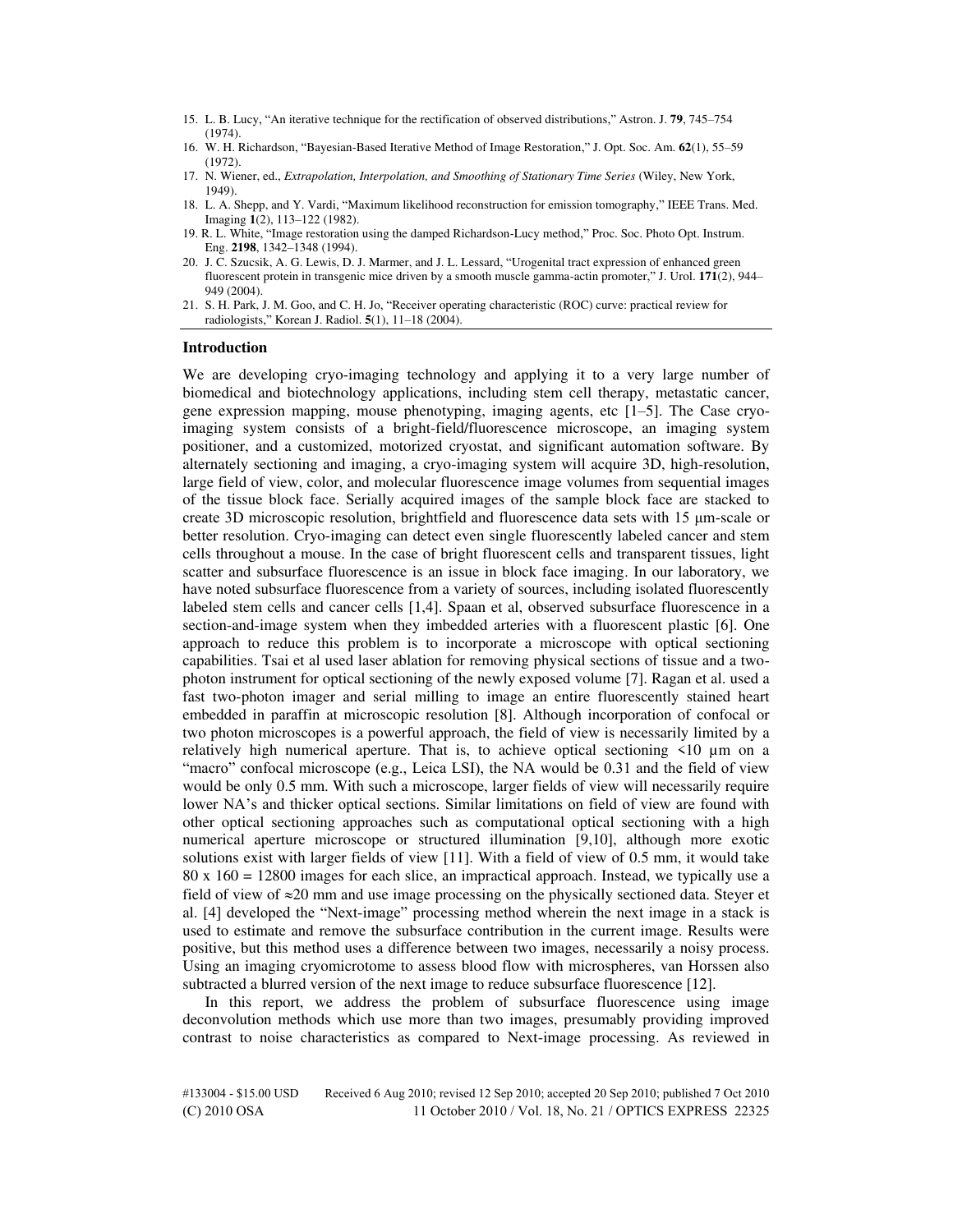references [13,14], there are a very large number of deconvolution algorithms which could be applied. We evaluated the Richardson-Lucy (RL) algorithm [15,16], a powerful iterative maximum likelihood image restoration algorithm, and the Wiener filter [17], a single step method that accounts for noise characteristics. Using a variety of test data sets, we qualitatively and quantitatively compare results to our "Next-image" processing method. In the next section, we briefly describe the three image restoration methods.

#### **Image restoration methods**

We assume that for fluorescence images in homogeneous tissue, output images *o*, are obtained by the convolution of the true signal  $i$  with the point spread function  $h$  as in Eq. (1).

$$
o(X) = \int h(X - X')i(X')dX'
$$
 (1)

The independent variable X refers to position coordinates in 3D. By convention, the optic axis perpendicular to the imaging plane is the Z axis. Using matrix notation, the image formation model can be written as

$$
\hat{o} = \hat{h}\hat{i} + n \tag{2}
$$

where n is a noise random variable. The point spread function (PSF), h, describes the nature of the blur mostly caused by scattering and absorption in the tissue. (Optical blur in our microscope is negligible as described later.)

In the case where the image pixels are modeled as Poisson distributed, the expected value of each pixel is given by Eq. (2).

## *Wiener Deconvolution*

The Wiener filtering method models additive noise. The filter is derived by considering the mean square error between the filtered estimate and the true object. We minimize to solve for the Wiener filtered image:

$$
I(\omega) = \left[\frac{H(\omega)^{*}O(\omega)}{\left|H(\omega)\right|^2 + \frac{\left|N(\omega)\right|^2}{\left|I(\omega)\right|^2}}\right]
$$
(3)

In Eq. (3)  $\left|H(\omega)\right|^2$  is the power spectrum of the PSF,  $\left|I(\omega)\right|^2$  is the power spectrum of the true

image and  $|N(\omega)|^2$  is the power spectrum of the noise. The ratio 2 2  $\left( \omega \right)$  $\left( \omega \right)$ *N I* ω  $\frac{d}{d\omega}$  is referred to as the

noise to signal ratio (NSR). The NSR serves to damp amplification of high frequency noise due to the low amplitude of the PSF power spectrum at high frequencies. Typically the noise and true image power spectra are not known *apriori*. It is common practice to approximate this ratio by a scalar parameter.

## *Richardson Lucy (RL) method*

The RL algorithm is a non-linear iterative image restoration method obtained by maximizing the log likelihood function assuming Poisson statistics. The likelihood of observing the image voxel  $o(X)$  is given by Eq. (4).

$$
L(X) = \frac{\exp(-o(X))(i(X)\otimes h(X))^{o(X)}}{o(X)!}
$$
 (4)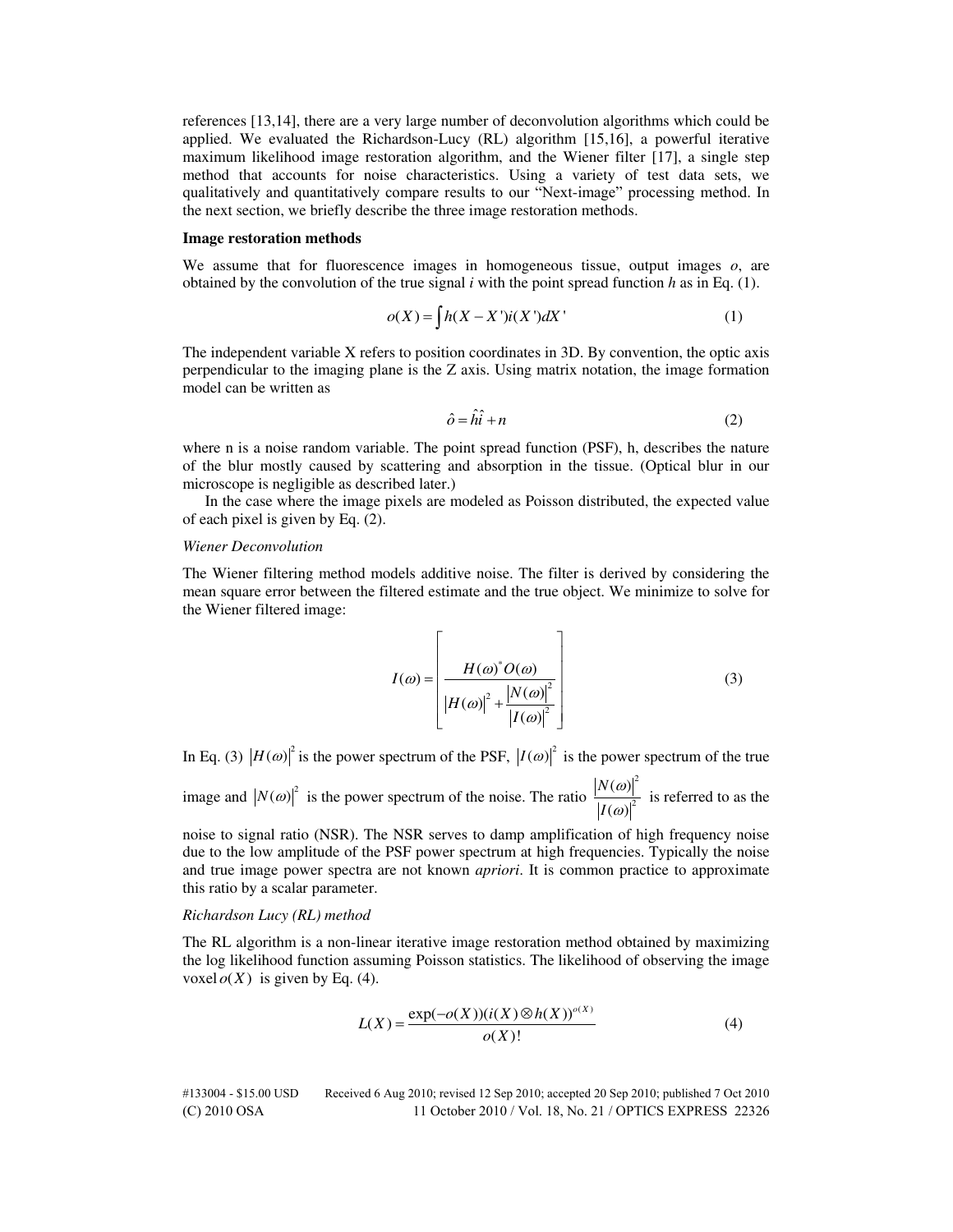Here  $L(X)$  is the likelihood of observing the voxel at X. If we make a large number of observations of the voxel at X, then it would be Poisson distributed with a mean of  $i \otimes h$ . The log-likelihood over all voxels given the ideal image can be written as

$$
\ln(L) = \int (o \ln(i \otimes h) - i \otimes h - \ln[o!]) dX \tag{5}
$$

The dependence of  $o$ , *i* and  $h$  on position is implied in Eq. (5). Maximizing this function with respect to  $i$  subject to the constraint that  $i$  is non-negative yields the desired solution. The necessary condition for the ideal image  $i$  to be the maximum of the log likelihood function is given by

$$
i\frac{\partial \ln L}{\partial i} = 0;\t\t(6)
$$

$$
\frac{\partial \ln L}{\partial i} = h^* \otimes \frac{\partial}{h \otimes i} - 1 \tag{7}
$$

Here  $h^*$  is the adjoint of  $h$ . Combining Eq. (6) and Eq. (7) we get a non linear algebraic equation for  $i$ . We can then use the method of successive approximation to set up an iterative scheme for determining *i* .

$$
i_{k+1} = i_k \left[ h(-X) \otimes \frac{o(X)}{h(X) \otimes i_k} \right]
$$
 (8)

It has been shown that the RL solutions converges to the maximum likelihood solution [18]. The non negativity constraint is maintained if the initial guess is non-negative [15] and can be inferred from Eq. (8).

The RL algorithm can amplify noise after a large number of iterations. One recommended approach is to simply stop the algorithm before noise amplification [15]. A modified likelihood function suggested by White [19] uses a damping parameter to control noise amplification. The dampened RL algorithm is obtained by modifying the log likelihood function (Eq. (9)) appropriately.

$$
\ln L = \int f(g(X))dX \tag{9}
$$

The functions f and g are given in Eq. (11) and Eq. (10) respectively.

$$
g = -\frac{2}{T} \left[ o \ln \left[ \frac{i \otimes h}{o} \right] - i \otimes h + o \right]
$$
 (10)

$$
f(y) = \frac{N-1}{N+1} (1 - y^{N+1}) + y^N, y < 1
$$
  
= y, y \ge 1 (11)

The parameter *T* in Eq. (10) is the damping factor and is set as a multiple of the background noise in the image to prevent noise amplification. The variable *N* in Eq. (11) is an integer and the algorithm is insensitive to  $N$  as long as it is a large number and is usually set at 10. The variable *N* determines how flat the function f becomes for small values of *y.* The damped RL iteration is given by Eq. (12)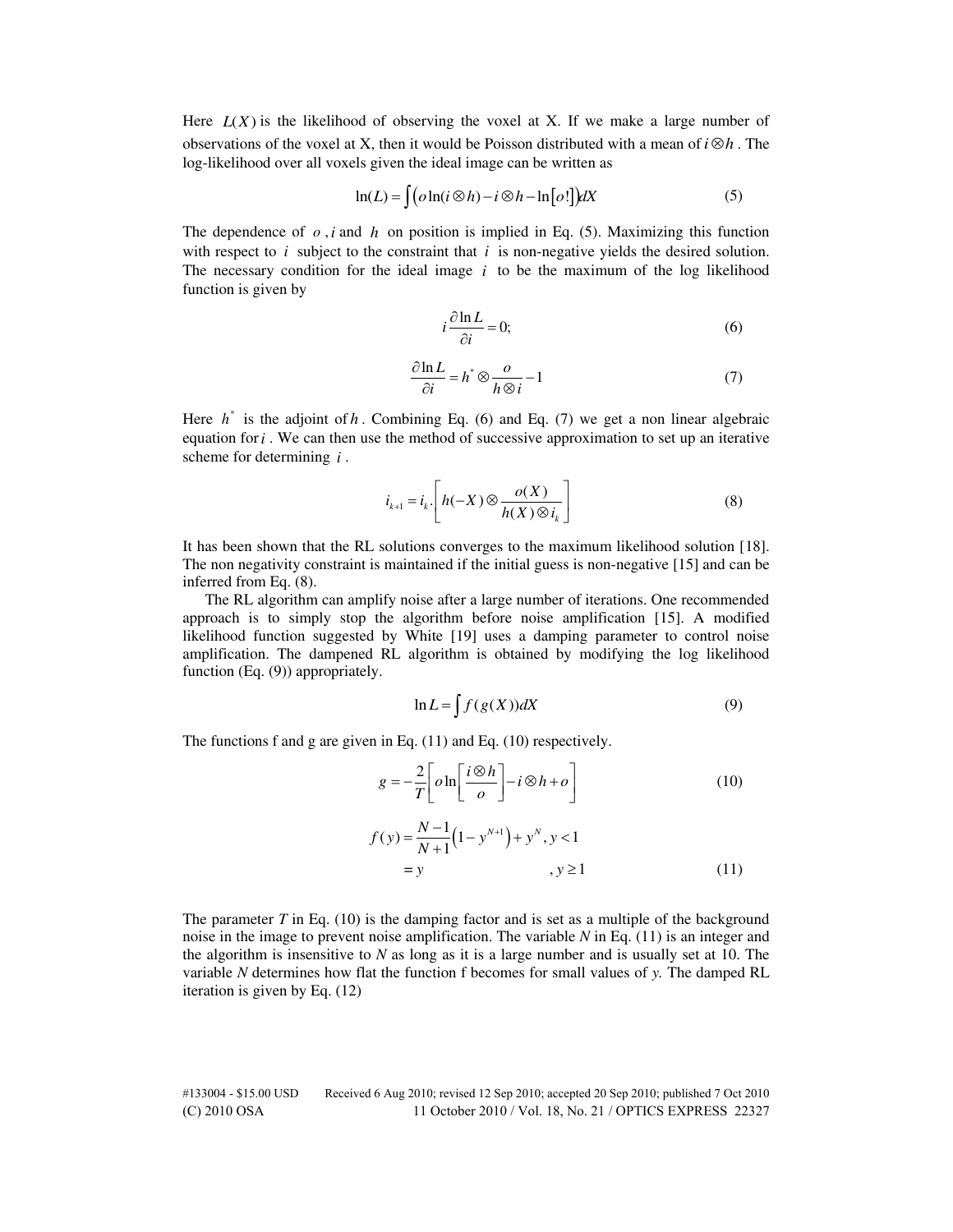$$
i_{k+1} = i_k \int \left\{ \left[ 1 + \hat{g}^{N-1} [N - (N-1)\hat{g}] \frac{\partial - (i_k \otimes h)}{i_k \otimes h} \right\} \cdot hdX \right\} \tag{12}
$$

where  $\hat{g}$  is max( $\hat{g}$ ,*1*).

#### *Next-image processing*

The Next-image processing or subtraction method [4] is derived by considering an elementary model of light propagation in tissue i.e. the exponential decay and scattering of emitted fluorescence as it passes through a finite thickness of tissue. Based on this model the subsurface fluorescence contribution from a slice below the block face is estimated and subtracted from the current image.

The subsurface fluorescence compensated image is given by

$$
i_k - \exp(-\mu_r s)(i_{k+1} \otimes h(x, y)) = i_k^0 t_{at} f_i t_{ta}
$$
\n(13)

where  $i_k^0$  is the ideal image of the kth section that we seek to estimate. The kth section lies just above the  $k + 1$ th section and s is the section thickness. The fraction of incident light that goes through the tissue air interface is  $t_{\alpha}$ ; the fraction of emitted light that passes through the air tissue interface is  $t_a$ ;  $f_i$  is the fraction of emitted epifluorescence intensity;  $\mu_i$  is the total tissue attenuation coefficient;  $h(x, y)$  is a two dimensional Gaussian function characterized by variance  $\sigma^2$ , that approximates in-plane scattering of light.

The exponential attenuation factor in Eq. (13) is replaced by a scaling factor *k* and rewritten as Eq. (14).

$$
i_k^0 t_{at} f_i t_{ta} = i_k - k \cdot (i_{k+1} \otimes h(x, y)) \tag{14}
$$

Parameters *k* and  $\sigma$  are estimated in a semi-automated fashion as described by Steyer et al [4]. Briefly, individual microspheres are identified in the volume of interest. The image sections lying above the microspheres i.e. the regions containing the out of plane fluorescence are considered. For every image plane or region of interest containing out of plane fluorescence, the successive image is scaled and blurred by *k* and *h* respectively and subtracted from it. An objective function  $F_{obj}$  given by Eq. (15) was minimized to estimate *k* and  $\sigma$ 

$$
F_{obj} = \sum |R_s(i,k) - \mu_{Rs}|
$$
 (15)

where the sum is over all the pixels in the subtracted image region;  $R_s(i, k)$  is the subtracted image region and *i*, *k* are the subscripts corresponding to a pixel location;  $\mu_{Rs}$  is the mean value of the subtracted image region.

#### **Experimental methods**

# *Measurement and processing of PSF*

We measured the PSF from cryo-images of a fluorescent point source in phantoms. Green (515 nm) FluoSpheres sulfate microspheres of diameter 0.2 μm (Molecular Probes, Invitrogen, Eugene, OR) were embedded in a freezing compound (O.C.T, Tissue Tek, Ted Pella, Inc., Redding, CA) which when frozen has scatter and attenuation properties similar to frozen brain tissue [4]. Samples were sectioned at 10 μm thickness and imaged at 20x magnification, giving an in-plane pixel size of 5.4 µm. The nature of the image acquisition in cryo-imaging makes the PSF asymmetric along z; i.e., no fluorescence is left once the source is sectioned away. Twenty measured PSF"s were aligned and averaged. There was a constant,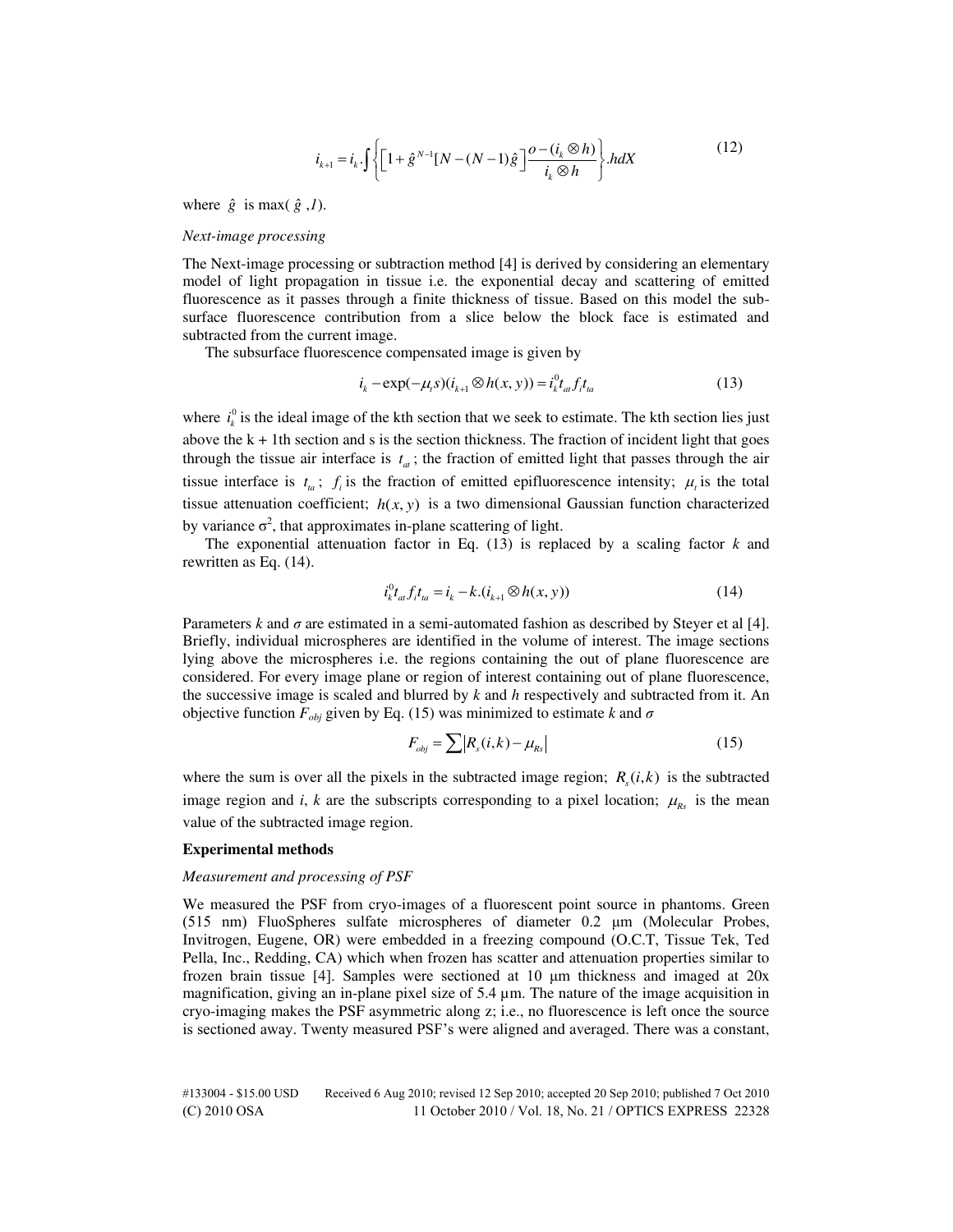low background signal in the averaged PSF arising from the OCT which was estimated from the mean of the local sub-volume devoid of signal. This constant value was subtracted from the averaged PSF. The measured PSF was resampled to lower resolution by box-car averaging. For resampling to higher resolution, tri-linear interpolation was used.

The above PSF depends upon scatter and absorption in the medium rather than optical properties of our microscope. For a 1X objective with 0.11NA, the manufacturer reports a depth of field of 477 μm, a distance much greater than the depth of measured subsurface fluorescence. To measure relative contributions of scatter and absorption versus optical blurring, we compared measurements in OCT or tissue to those in free-space. For 0.2 μm microspheres on a coverless glass slide in free space, digital images had a single bright pixel (5.4 μm pixel size) with no attenuation over a depth of field of  $\approx$  500 μm. In OCT gel, the image of the microsphere was typically 3x3 pixels and attenuated to background over a depth of about 100 μm. In free-space, 15 μm diameter microsphere images typically had low intensity, single pixel side lobes along x and y when imaged with a pixel size of 15.4  $\mu$ m. After background subtraction, the intensity of the side lobes was 1/10 the peak intensity. There was minimal intensity drop over a 500 μm depth of field. As shown in multiple figures, there is significant blurring and attenuation of these microspheres in tissue and OCT.

# *Biological sample and phantom experiments*

We performed a variety of imaging experiments using phantom and animal tissues. First, we created an O.C.T phantom containing 15.4 µm green fluorescent microspheres, mimicking cells. According to the manufacturer, microsphere size was  $15.4 \pm 1.4$  µm (standard deviation) and the total fluorescence intensity varied by less than 4%. Images were acquired with an in-plane resolution of 4  $\mu$ m and section thickness of 5  $\mu$ m with a 27x magnification. Second, to test algorithms in autofluorescent tissues, we injected 5 million of the 15.4  $\mu$ m green fluorescent microspheres through the left ventricle of mouse, providing an elegant test sample with microspheres trapped in small vessels throughout the mouse. After sufficient time to allow for circulation, the mouse was euthanized, embedded in O.C.T, and imaged using the cryo-imaging system [4]. Cryo-imaging was done at 7x magnification (15.6 μm inplane resolution) and 40μm slice thickness. Third, we also imaged 14 day embryos of a transgenic mouse line expressing green fluorescent protein (EGFP) under the regulatory control of the smooth muscle gamma-actin promoter (SMGA). These SMGA/EGFP mice express fluorescently labeled smooth muscle delineating the vascular, respiratory, and GI systems. In all experiments, a long pass GFP filter cube (Exciter: HQ470/40x, Dichroic: Q495LP, Emitter: HQ500LP, Chroma, Rockingham, VT) was used. The excitation peak was 475nm and the emission peak was 509nm. Animal experiments were covered under an IACUC approved protocol.

# *Restoration experiments and analyses*

All image processing and analysis was done in Matlab using algorithms previously described and PSF measured as above. Unless indicated otherwise, the following parameters were used: Wiener (NSR =  $0.01$ ), RL (N = 20, T = 3), and Next-image processing parameters were as follows:  $\mu$ <sub>t</sub> was, O.C.T. (187 cm-1) heart (267 cm-1), liver (218 cm-1), brain (161 cm-1), and fat  $(254 \text{ cm}-1)$ ; σ was, O.CT. $(7.2 \text{ µm})$ , heart  $(9.1 \text{ µm})$ , liver $(7.5 \text{ µm})$ , brain  $(11.2 \text{ µm})$ , and fat  $(12.2 \text{ µm})$ .

We qualitatively and quantitatively evaluated restoration. To compare images qualitatively following restoration, we windowed the images so that the microspheres correspond to the brightest objects in the processed and unprocessed images. Second, to determine the contrast to noise ratio and contrast to background ratio, we used morphological reconstruction to determine the background in the unprocessed and the restored images. The bead locations were determined by hysteresis thresholding. The upper and lower thresholds for hysteresis thresholding were determined manually by inspecting the microsphere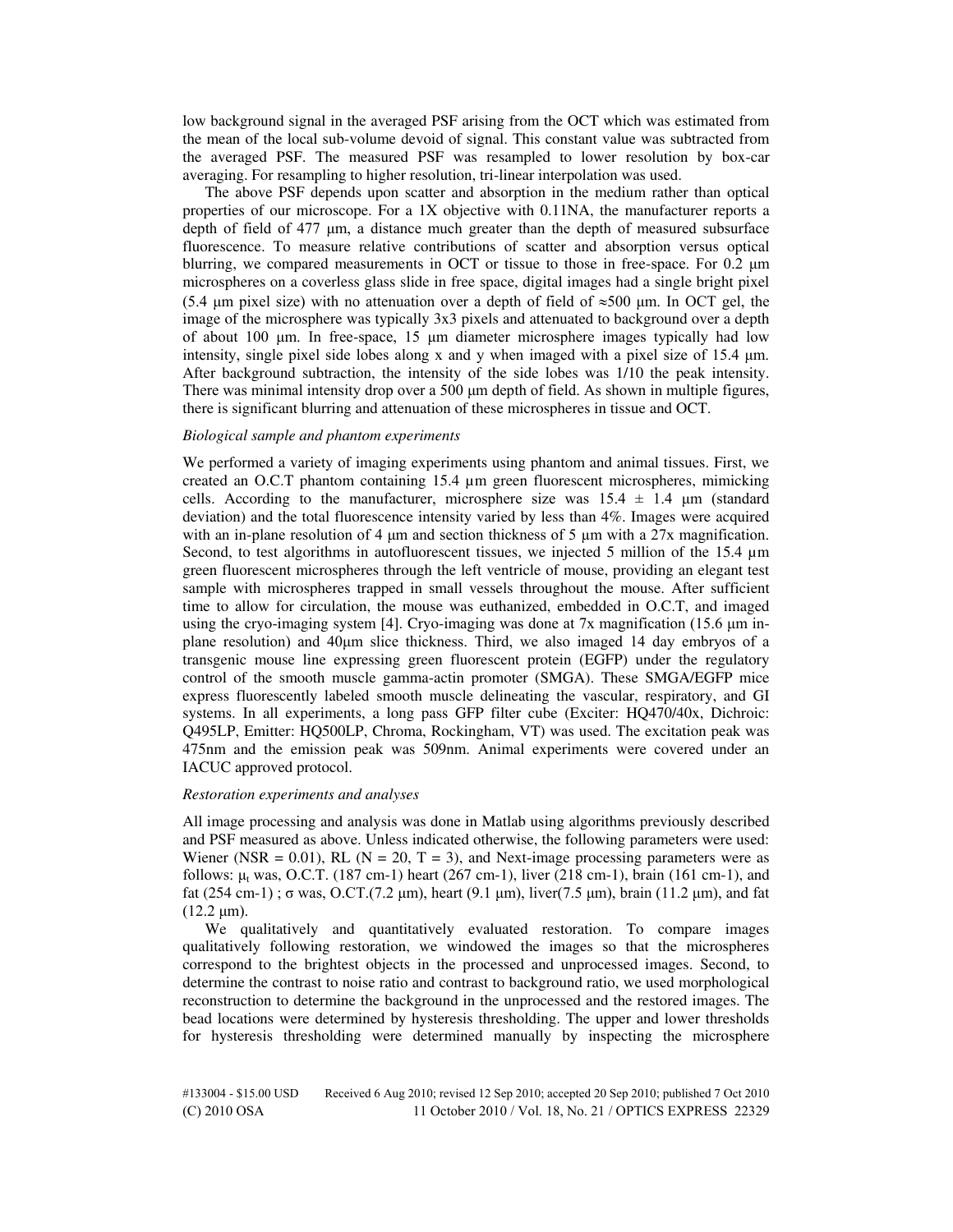intensities and the histogram of the image. The maximum intensities of the microspheres from the bead locations were recorded. We selected regions of interest (4x4 pixels) in sections above the ones containing the bead and measured the noise in that region after verifying that they did not contain any microspheres.

We constructed ROC curves for microsphere detection as a function of processing methods. We used a sub-volume of the brain (401x401x20 voxels) and manually determined microspheres ( $n = 175$ ) to serve as the gold standard. Using the processed images, we varied the threshold for detection so as to trace out the ROC curve. A connected component analysis was done on the binary image following thresholding to determine the centroid of all connected groups of voxels detected as microspheres. For a detected cluster to be classified as true positive, it had be less than 10 voxels in volume and had to be within 5 voxel Euclidean distance of the manually recorded location. If a cluster was larger than 10 voxels and it contains a manually recorded location, a true positive was recorded and the rest of the pixels in the cluster were assigned as false positives. Clusters which did not meet either of the aforementioned criteria were labeled as false positives. The ROC curve was generated by varying the threshold across the full range of image voxel values.

# **Results**

PSF measurements for 20 Microspheres (0.2 μm diameter) were aligned and averaged. Maximum intensity projections (MIPS) along XY and YZ are shown in Fig. 1. The subsurface fluorescence artifact, hereafter called the 'comet' tail artifact extends to about 100 μm and spreads maximally in the XY plane to  $\approx$  15 μm. Region of interest volumes below the beads was used to estimate background intensity, a value which was typically <10% of the maximum value. As argued in Methods, this response is largely due to the scatter/attenuation in the medium rather than optical blurring.

Restoration results for larger microspheres (15.4 μm) embedded in O.C.T are shown in Fig. 2. Comet tail artifacts in the unprocessed image extended to a height of  $\approx$ 100 µm. All three image restoration methods reduced the comet tail artifacts. Next-image did not affect the in-plane dimension, which was about 30 μm, indicating lateral blur from the microspheres. RL and Wiener narrow the in-plane width to 2-4 pixels (5 μm pixel size), a value corresponding to the actual size of the microspheres. RL restores the shape of the microspheres along Z better than Wiener and Next-image processing. Wiener deconvolution introduces noise compared to RL and Next-image processing.



Fig. 1. Measured scatter PSF of the cryo-imaging system. Twenty measured PSFs were aligned and averaged. A background value was subtracted. Maximum intensity projections in the YZ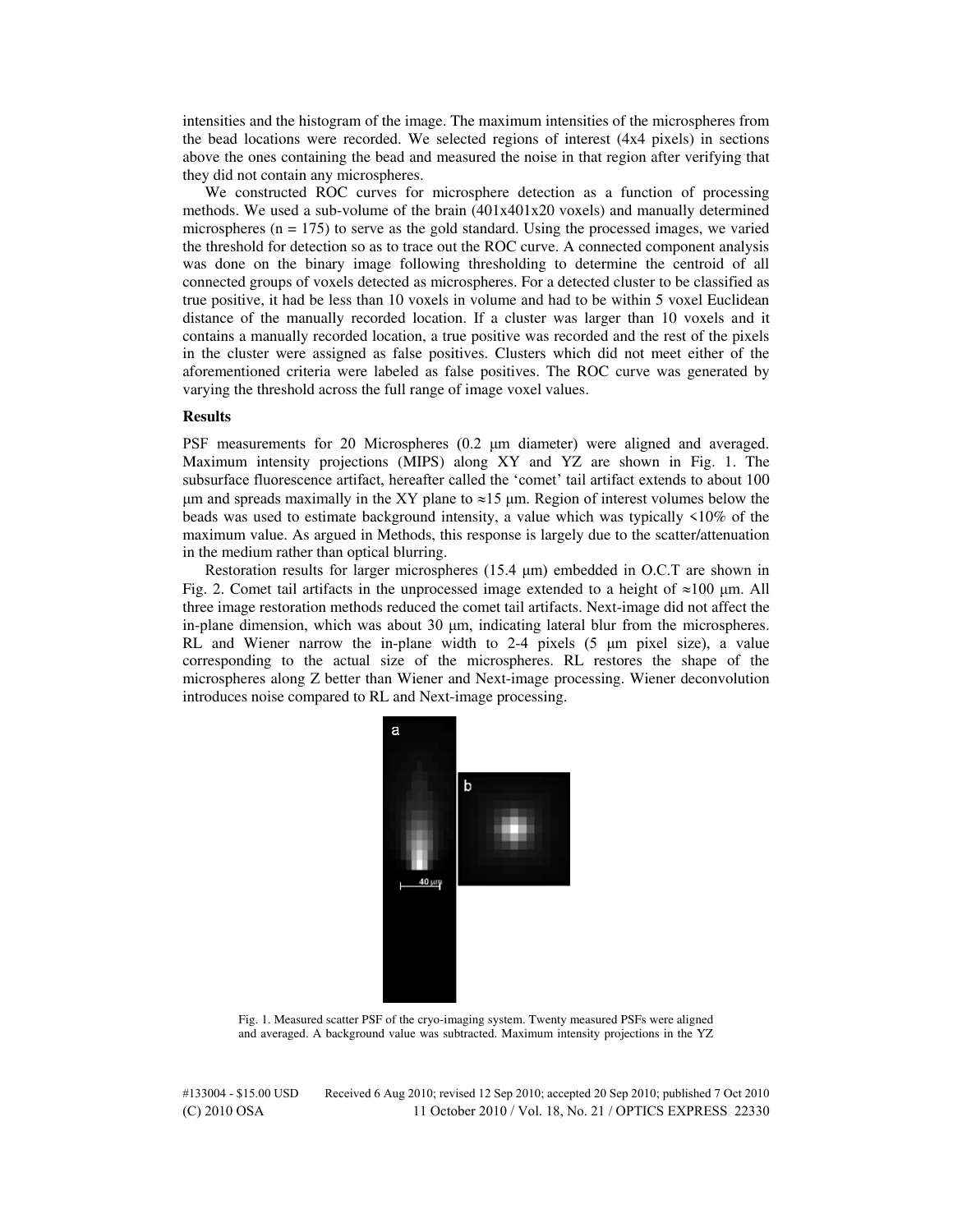(a) and XY (b) planes are shown. The comet tail extends approximately 100 µm and the *maximal* in-plane spread is 15 µm. The PSF was acquired at a resolution of 5.4x5.4x10 µm using microspheres 0.2 μm diameter



Fig. 2. Reduction of comet tail artifacts using image restoration algorithms. Microspheres (15.4 μm diameter) were embedded in O.C.T phantom, imaged, and processed. MIPS of a sub volume are shown. The unprocessed image (a) shows the comet tail artifact extending to a depth of  $\approx$ 100 μm. RL processing (b) removes comet tail artifacts and restores the shape of the bead both in-plane and along Z. Next-image processing (c) reduces the comet tail artifacts but in-plane spread persists. Wiener deconvolution (d) removes comet tail artifacts but the resultant image suffers from high frequency noise and in-plane restoration is not as effective as in RL. Parameters were: voxel size  $4x4x5\mu m^3$ , (RL, 20 iterations, damping factor of 3), and Wiener, NSR =  $10^{-4}$ . Scale bar corresponds to 50  $\mu$ m

In Fig. 3, we magnify images to examine the quality of restoration for a single representative microsphere. Subsurface fluorescence is clearly reduced in all methods, although Wiener retains some small noise speckles. We note that this noise with Wiener can be reduced by increasing the NSR parameter, but there is a tradeoff between size restoration and image noise. The shape of the spherical microsphere is clearly evident with RL but not with other methods. The RL deconvolved microsphere occupied 10-15  $\mu$ m in the Z direction and an estimated 12-16 µm across within the cutting plane.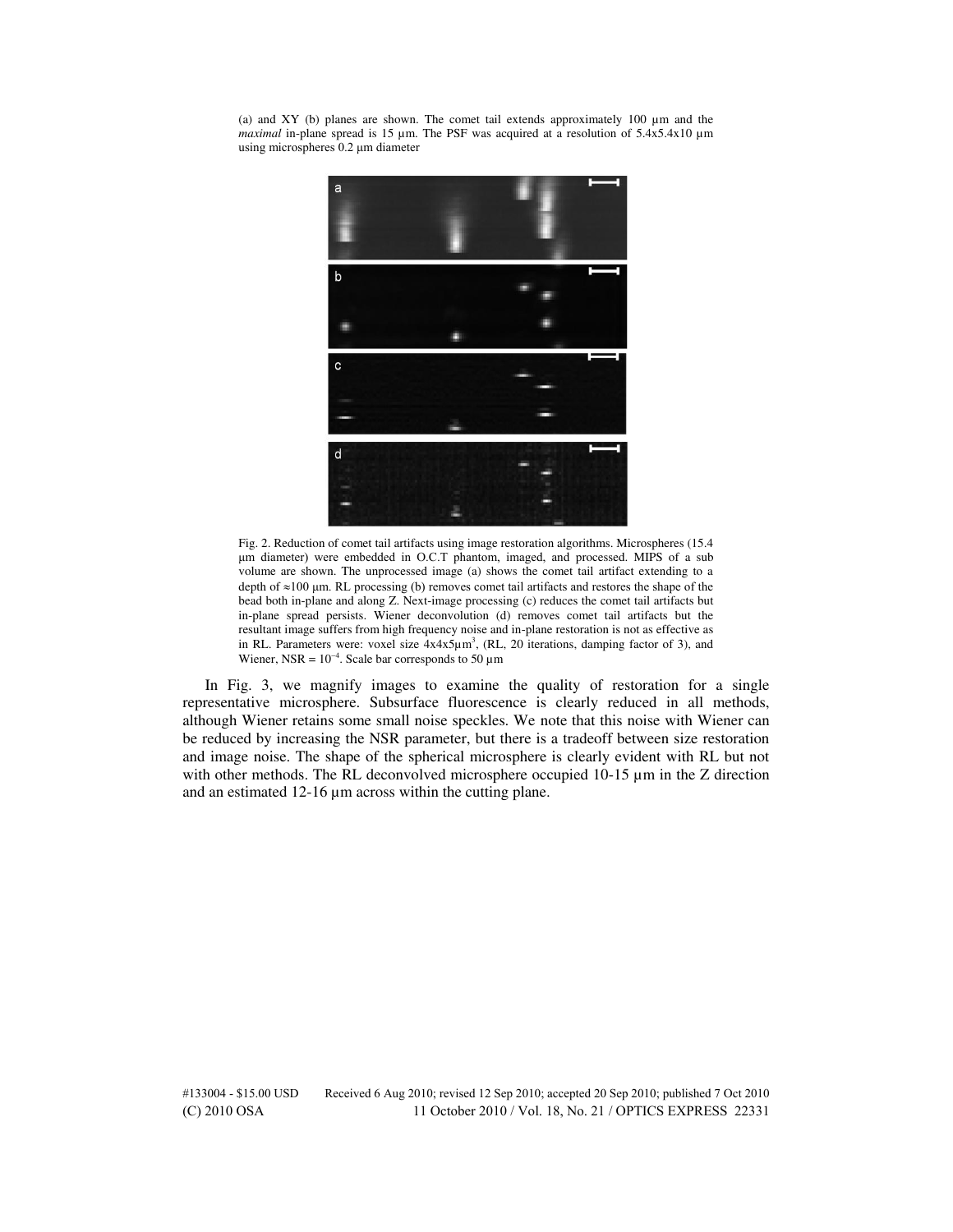

Fig. 3. Restoration of a single, representative microsphere from the same volume in Fig. 2. Unprocessed image (a) contains significant subsurface fluorescence artifacts and in-plane spread. RL (b), Wiener (c) and Next-image (d) effectively remove subsurface fluorescence. RL gives a truer spatial representation of the microsphere.

We compared the three restoration methods on a variety of tissues with fluorescent cells or microspheres. In tissue, we use lower resolution cryo-imaging: 40 µm slice thickness and 15.6 µm pixels. Observations were similar to those for the O.C.T. phantom, with RL giving the best result, although all three methods gave significant improvement. Results were surprisingly robust even though we used a scatter PSF from O.C.T. to correct scatter in tissue, and probably this is due to using lower resolution data. In Fig. 4, we show image results from RL restoration in heart tissues showing some diffuse auto fluorescence. RL removed subsurface fluorescence in the heart tissue as evidenced by the removal of comet tail artifacts, and the results for Wiener and Next-Image (not shown) were comparable.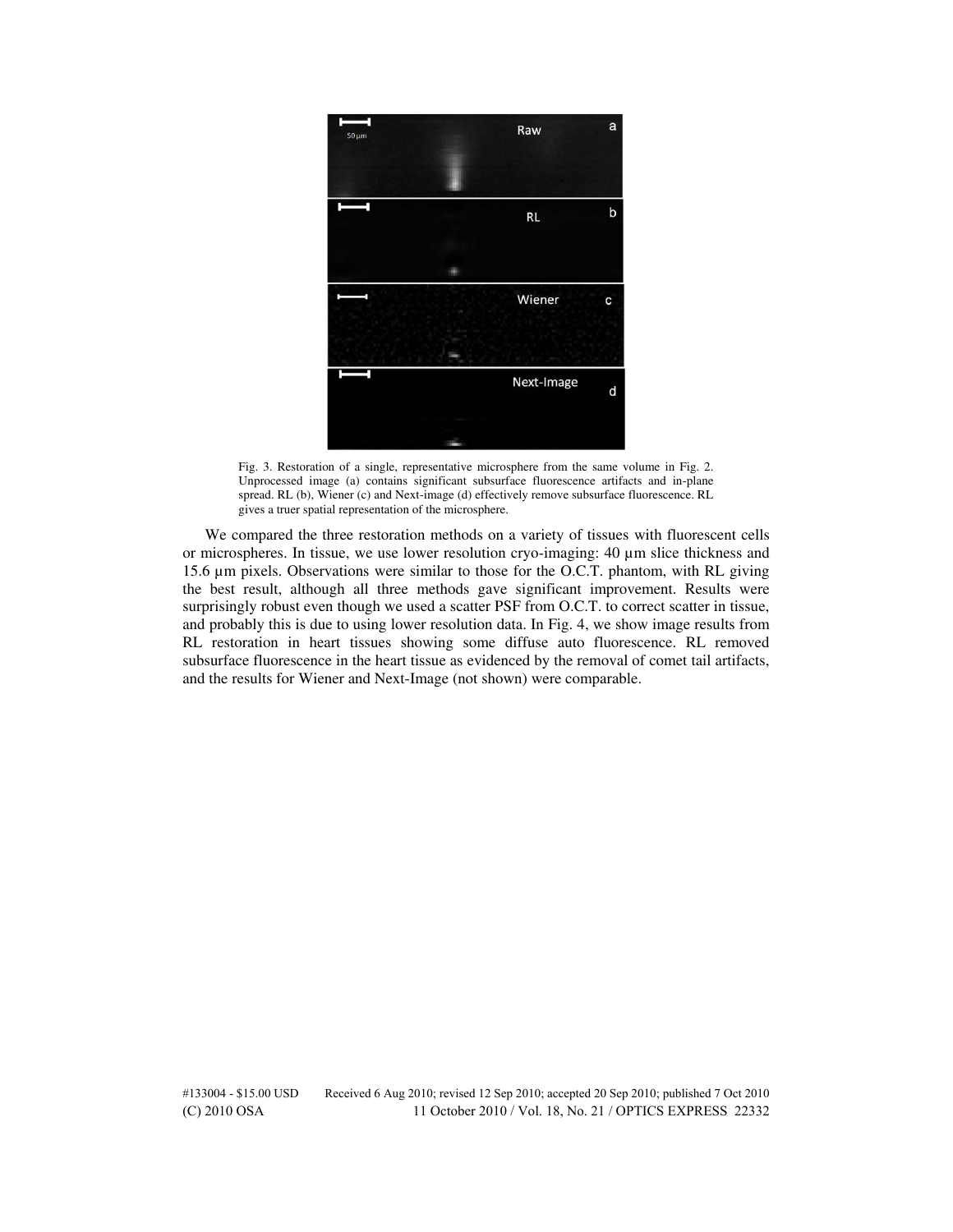

Fig. 4. Reduction of subsurface fluorescence in the various tissue types. Subsurface fluorescence is seen in both the axial (a) and (c) side view. The PSF measured in OCT was subsampled to restore the images. The restored images show reduced subsurface fluorescence in the axial view (b) and the comet tail reduction in the side view (d). RL image restoration parameters,  $N = 20$  iterations and a damping factor of 1. The original image size was 1036x1360x20 with pixel size of 15.6x15.6x40 µm.

To quantify restoration results, we estimated the contrast to noise ratio (CNR) and contrast to background ratio (CBR) after processing with the image restoration methods (Table 1).

| Algorithm   | Mean Peak Value | Background | <b>CNR</b>                | <b>CBR</b> |
|-------------|-----------------|------------|---------------------------|------------|
| Unprocessed | -26             | 1.7        | $27 + (-5)$ 14 + $(-2)$   |            |
| RL.         | 60              | 1.8        | $53 + (-19)$ $32 + (-11)$ |            |
| Wiener      | 54              | 1.77       | $51 + (-16)$ 29 + $(-9)$  |            |
| Next-Image  | 18              | 0.72       | $39 + (-15 \t 23 + (-9$   |            |

**Table 1. CNRs and CBRs for restored and unprocessed images. The average values were obtained over 200 microspheres in the brain after detection and manual verification** 

Image data was mouse brain tissue with 15.4 µm microspheres. CNRs and CBRs were improved by processing. RL and Wiener filter gave comparable results, which were better than Next-image. RL more than doubled the CBR, indicating that it will be much easier to detect cells by thresholding following RL processing. We also compared the integrated intensity of the RL and Wiener deconvolved volumes versus the original volume and found that they varied by less than 3%.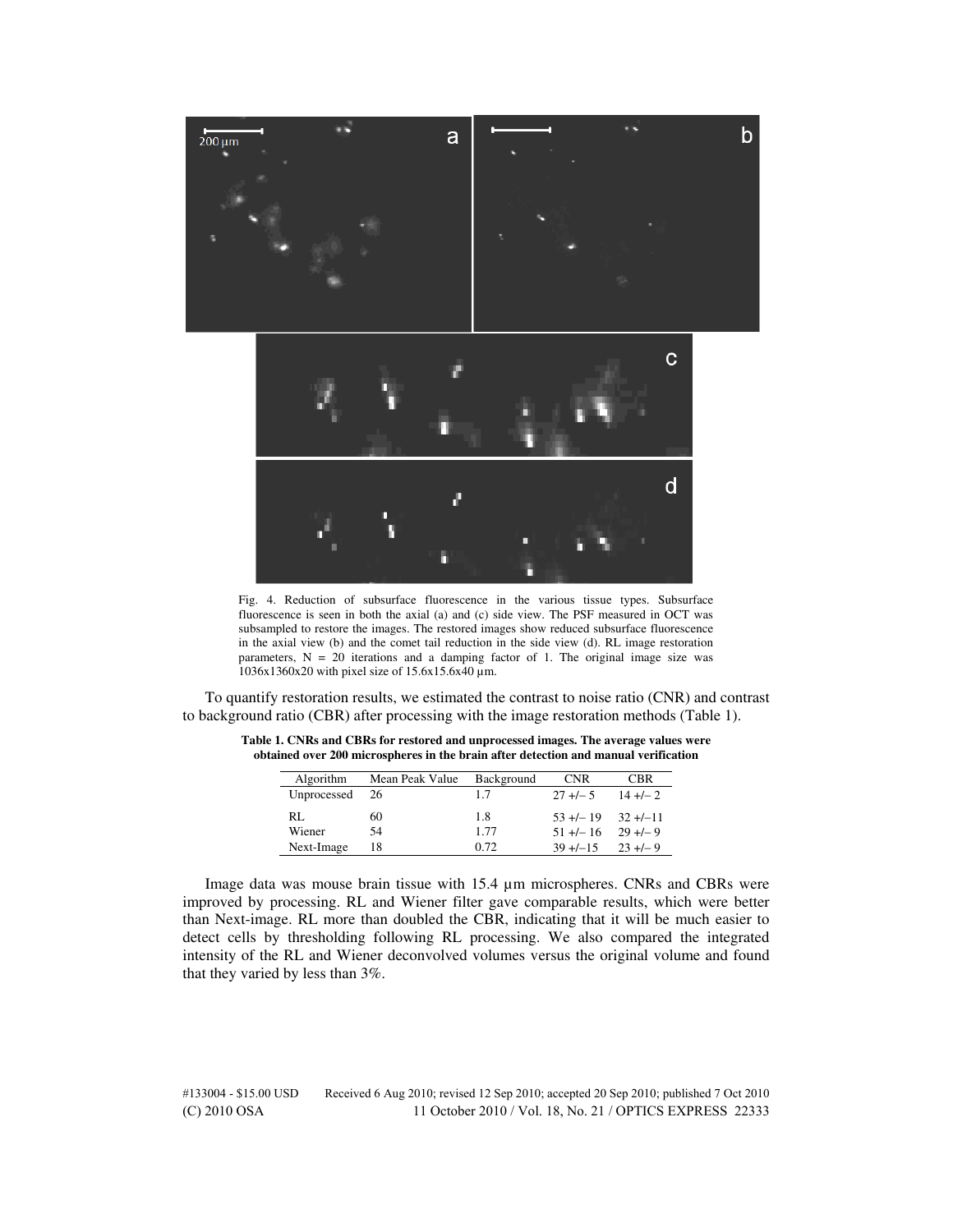

Fig. 5. Isosurface rendering of string of microspheres in the mouse brain trapped in the vasculature. The cluster is oriented along the z-axis of the volume. Two different views of the unprocessed volumes are shown in (a)  $\&$  (c) and the RL deconvolved volumes are rendered in (b) & (d). Following deconvolution there is better separation between the microspheres along the z-axis. The images were generated from microspheres in the mouse brain. The images were acquired at 15.6x15.6x40 microns. The RL parameters were 20 iterations and a damping factor of 3. The scale bar corresponds to 50  $\mu$ m.

Figure 5 shows the impact of deconvolution on clusters of perfused microspheres in the mouse brain. We present here result of RL (Figs. 5b & 5d). The other two methods provided comparable results. The string of microspheres is oriented at an angle to the z-axis and appears as a single continuous object in the iso-surface rendering of the uprocessed image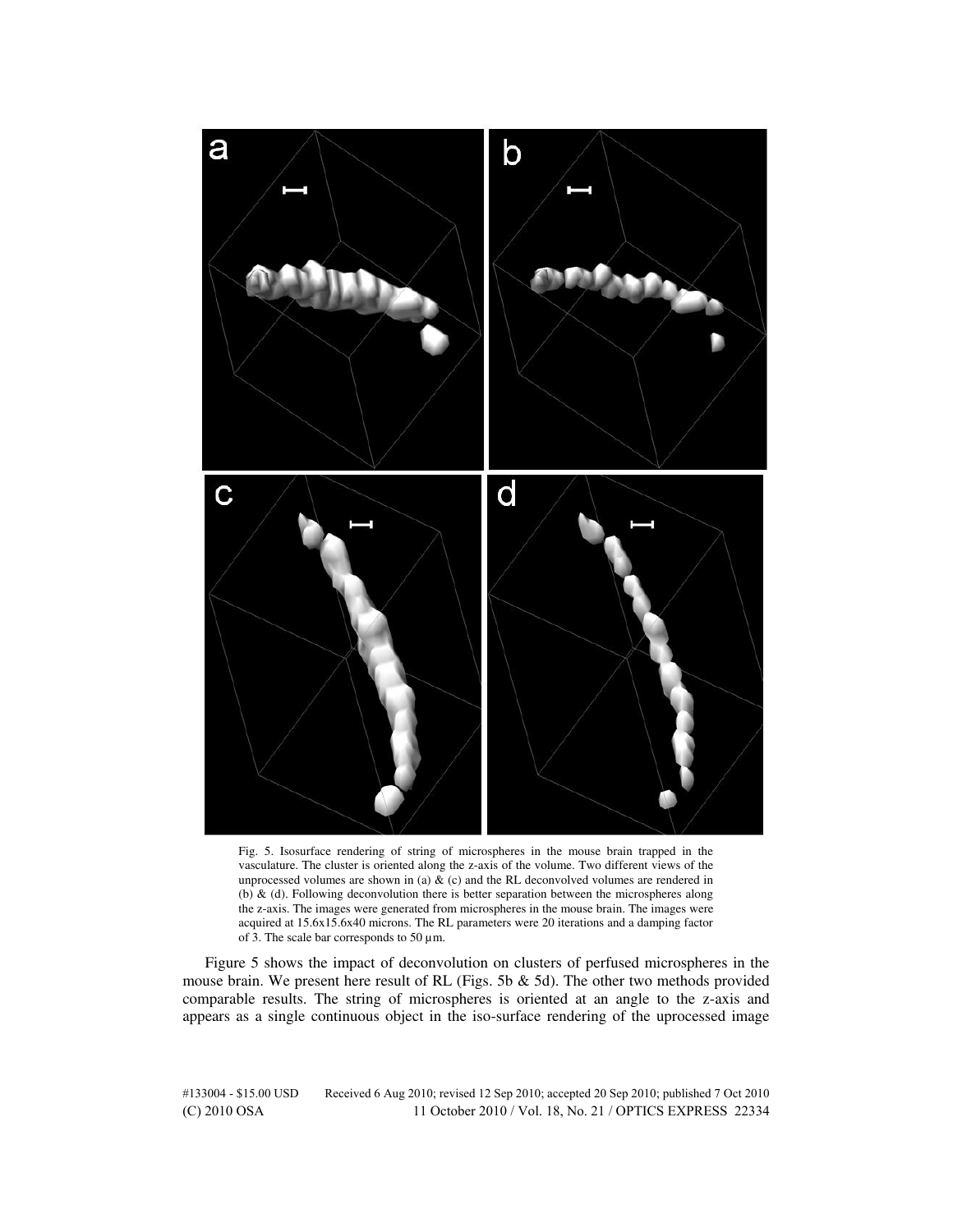(Figs. 5a & 5c). Following RL deconvolution, the iso-surface rendering shows better separation of microspheres and clearly delineates 13 microspheres.

In addition to microspheres and cells, we assessed restoration on fluorescent anatomical structures. In Fig. 6, we show results from a transgenic embryo with EGFP under the promoter for smooth muscle gamma actin, the so-called SMGA mouse (kindly provided by J. Lessard, University of Cincinnati [20]). The embryo expresses GFP in the smooth muscle cells lining the GI tract and the esophagus. After RL processing, cross sections are clearly improved as compared to the unprocessed image data. Unprocessed images clearly show subsurface fluorescence in the lumen of the esophagus, which is removed by RL processing, allowing one to clearly see the outline of the esophageal wall. The Next-image processing method has a comparable performance in terms of removing subsurface fluorescence inside the lumen of the esophagus. The Wiener deconvolution method amplifies noise and produced ringing artifacts at the wall of the esophagus and subsurface fluorescence removal wasn't nearly as effective as the other two methods.



Fig. 6. Image restorations by elimination of subsurface fluorescence from fluorescent structures. XY cross sections were obtained from the esophagus of a mouse (a). Unprocessed image shows significance subsurface fluorescence in the lumen of the esophagus. RL image restoration (b) removes the subsurface fluorescence and clearly delineates the esophagus. The brightfield section with the corresponding RL processed fluorescence image is shown in (c) and the region in the box is zoomed in and shown in (d). The images were acquired at a resolution of  $15.6x15.6x20 \mu m$ . A sub volume of size  $337x195x44$  containing the esophagus was processed. RL parameters, 20 iterations and 0.3 damping parameter.

We assessed the impact of the restoration algorithms on microsphere detection (Fig. 7). ROC curves were generated as described in Methods for the three restoration methods. A statistical comparison of the Area Under the Curves  $(A<sub>z</sub>)$  showed significant difference (P<0.02) between the microsphere detection using unprocessed data and the restored data. In addition, RL and Wiener restoration were significantly better (P<0.05) than Next-image processing.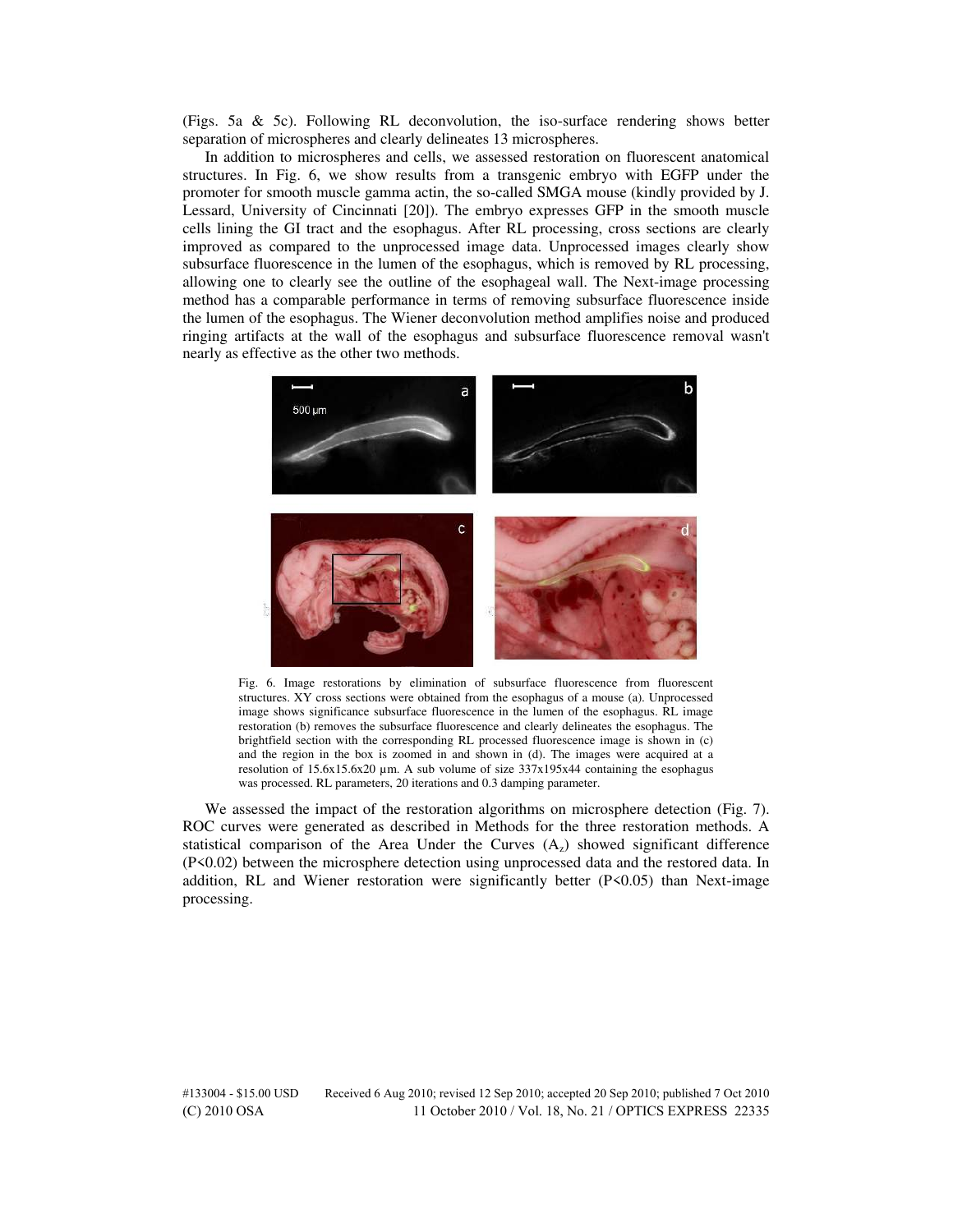



Fig. 7. ROC curves for detection of microspheres in tissue. Following restoration, detection was done using a simple thresholding technique. Areas under the curves  $(A<sub>z</sub>)$  were 0.9977, 0.9985, 0.99894, and 0.99892, for unprocessed, Next-image, RL, and Wiener respectively. The inset shows the curve after zooming in on the x-axis between 0 and 0.01 where there are slight but visually perceptible differences between the curves. The image thresholds for two of the data points are marked as  $T = 0$ ,  $T = 1$  and  $T = 3$ (inset).

## **Discussion**

Next-image, Wiener, and RL all greatly reduced the subsurface artifact in both phantom and tissue experiments. RL and Wiener provided very high contrast improvement, shape and size restoration. In addition, deconvolution of clusters of fluorescent microspheres clearly separated it into individual microspheres. Next-image processing provides artifact free images and very fast execution times. Below, we review each of these criteria.

A restoration method should remove subsurface fluorescence, localizes the fluorescence signal to the proper location, and restore shape and size. In Fig. 2, RL clearly restores the shape and size of the microspheres better than either Wiener or Next-image processing. Taking all qualitative observations together, we conclude that RL > Wiener > Next-image.

We determined a variety of quantitative metrics of image quality including CNR, CBR, and ROC. CNR assesses noise as well as the effectiveness of deconvolution in reassigning intensity from neighboring pixels to the source. CBR measures the ability to threshold for detection. As shown in Table 1, RL improved CNR by a factor of 2 and was 35% better than the Next-image processing and marginally better than Wiener filtering. Next-image processing did not improve contrast as much as RL or Wiener because the subtraction step adds to the noise and diminishes the peak intensity of microspheres. The CBR for RL and Wiener were much higher than the Next-image processing for the same reasons. CNR and CBR are indicators of an improved ability to detect cells and microspheres.

Statistical analysis of areas under the ROC curves  $(A<sub>z</sub>)$  indicates that each of the three processing methods is significantly different from the "raw" result without processing ( $P \le$ 0.02). Wiener and RL are significantly different ( $P \le 0.05$ ) from Next-image processing, but there is no significant difference between Wiener and RL ( $P > 0.05$ ). Statistically significant results are obtained even when all four methods are nearly identical in the larger graph in Fig. 7. This result is due to the very large number of background pixels, giving a large number of true negatives  $(N_N)$  and low prevalence  $(N_p)$  in an ROC. At a threshold of T = 0 (upper right), every pixel will be counted as a detected microsphere and the false positive fraction ( =  $FP/N<sub>N</sub>$ ) must be 1.0 and every microsphere will be detected giving a true positive fraction (TP/N<sub>P</sub>) of 1.0. At a threshold of  $T = 1$ , the false positive fraction drops precipitously to a very small number because of the large number of pixels having value 0, and the true positive fraction remains at 1.0. As a result, this gives data points at the upper left corner of the ROC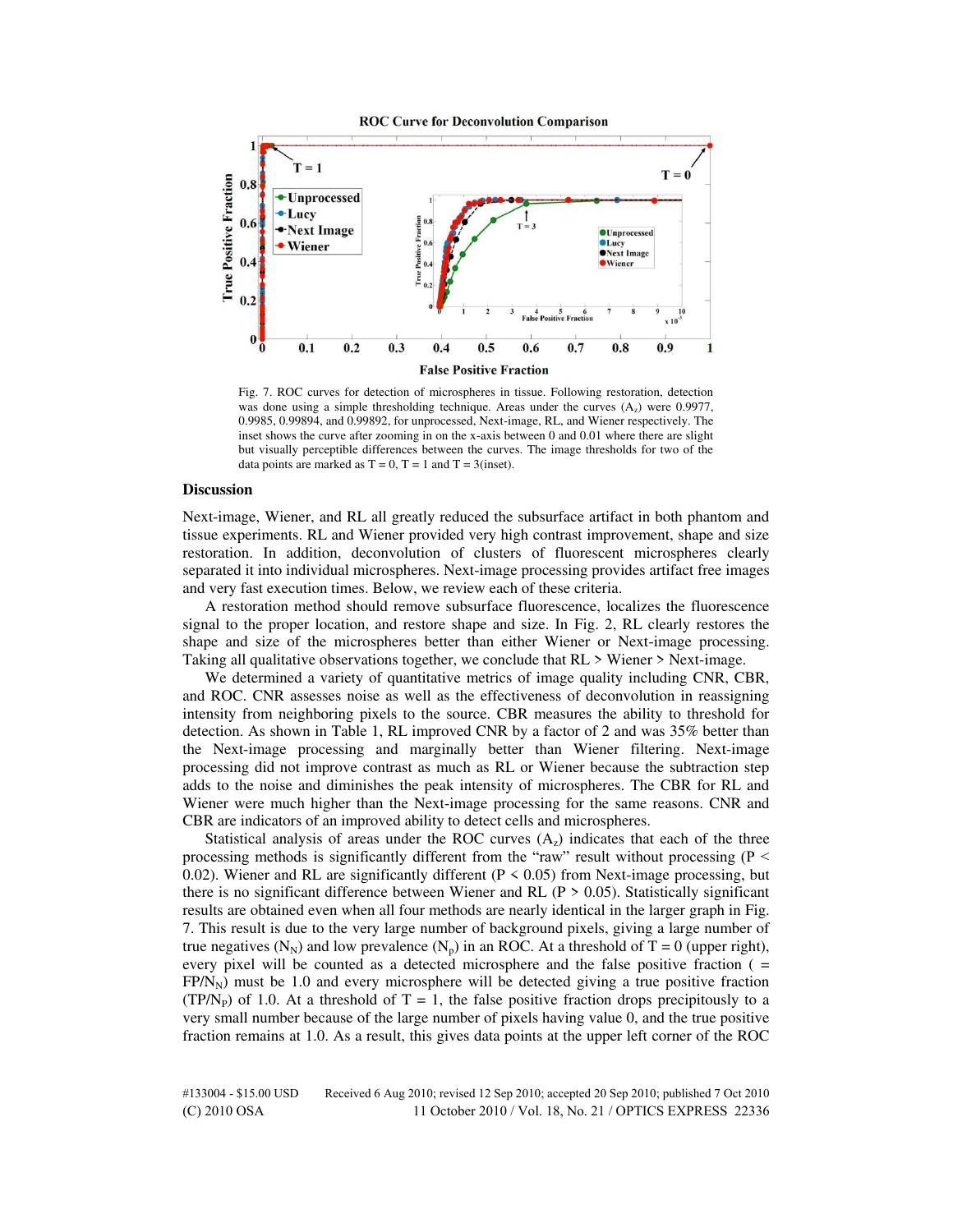and  $A<sub>z</sub>$  values very near the ideal value of 1.0. Only when we zoom into low values of false positive fraction (inset) do we see a difference in the methods. There are differences among the curves over a limited range of thresholds (inset). This difference gives rise to statistically different  $A<sub>z</sub>$  values. Please note that low prevalence does not impact the accuracy of statistical testing with  $A_z$  [21].

To examine the ROC in another way, we can examine the sensitivity of the method for a given false positive fraction. At a false positive fraction (1- specificity) of 0.0015, the detection sensitivity jumps from 60% for the unprocessed images to greater than 95% for RL. This almost two-fold increase in sensitivity corresponds to a detection of tens of thousands of microspheres or cells over one of our large volume data sets.

With regards to fluorescent stem and cancer cells, our ultimate goal is quantification. We are creating an evolving analysis pipeline consisting of three steps: (1) Preprocessing to remove subsurface fluorescence and improve contrast to background ratio. (2) Detection of clusters using pattern classification approaches. (3) Enumeration of cells within a cluster using a model-based approach. In this study, we have focused on the first step. Hence, in the ROC analysis, we used a simple thresholding approach to detect clusters.

The restoration methods perform well in various tissue types, despite potential variation in scatter and attenuation (Figs. 4-6). This relative insensitivity to PSF error is probably due to the decreased cryo-image resolution (40 µm slice thickness and 15.4 µm in-plane pixels) when imaging tissue. That is, when the PSF is resampled for the working resolution imaging, its depth extends only about 2 slices and 3 pixels. Any deviation between tissue types would probably be of the order of a pixel. Both Wiener and RL would be relatively insensitive to such variations. We verified this by purposefully making small variations in the PSF decay along the radial or z-directions and found little variation in the output

With these processing methods, cells are more easily quantified but one must be careful about assigning fluorophore concentration values. RL and Wiener reassign intensity values from neighboring pixels to the source. Because of this reassignment, these methods do not necessarily give calibrated results across experiments. For example, if one were to use thinner slices, there would be more sampling of the fluorescent signal and a higher signal value after processing. Although Next-image does not concentrate the fluorescence comet tail into the source, there is a subtraction step which tends to reduce peak signal. In most experiments, such as cell counting, we are not concerned with fluorophore concentration. In those cases where fluorophore concentration is of interest, we will determine calibration methods which account for processing.

Other considerations include computation time and robustness. A potential downside to RL is that it can amplify noise as the number of iterations increase. However, in our hands, when we use a damping factor over a very large range (0.3-3), we have not observed such behavior. With Next-image processing, we are always ensured of getting an improved result closer to the actual input image data. As described previously, computation time gives Nextimage a distinct advantage over RL and Wiener. We benchmarked processing times using a work station with a quad-core 3 GHz processor and 32GB of RAM. In order to analyze a stack of images of size 1360x1040x150, it takes 45 minutes for RL, 79 seconds for Wiener and 15 seconds for Next-image method. Another downside of RL is the need for large amounts of memory, requiring one to partition a large mouse volume for processing. This additional complexity is not inherent with Next-image processing where one can simply consider two images at a time. Please note that timing and memory considerations for RL are based on un-optimized Matlab code. Multi-threading, GPU calculations, and C++ implementations might give much different results. In summary, we believe that both RL and Next-image have value for cryo-imaging. On the one hand, in those instances where one wants to process a large volume image data with strong fluorescence signal, one should use Next-image processing. On the other hand, if we want to create the best reconstruction of the distribution of fluorescence such as in the embryo experiment (Fig. 6), RL has clear